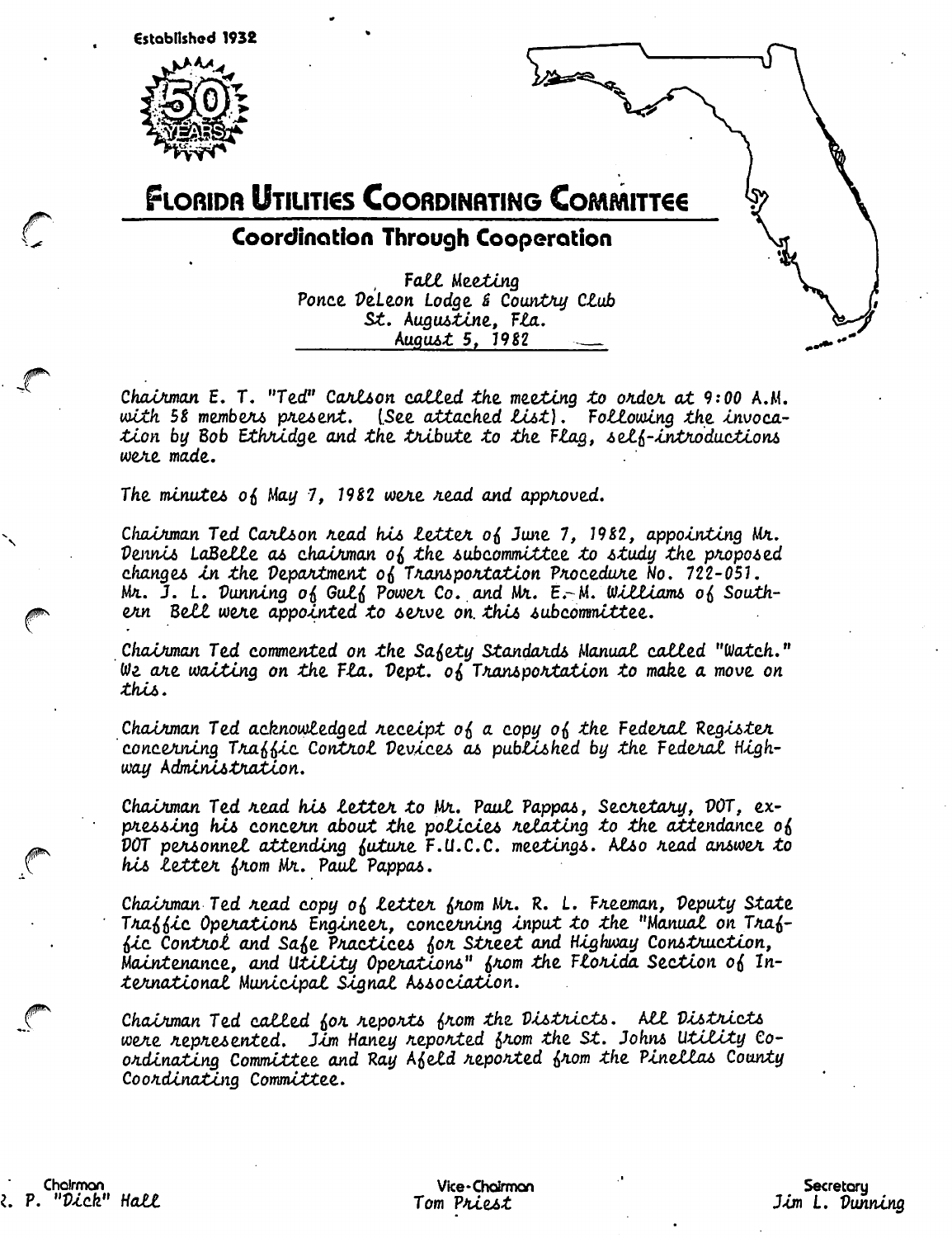FLORIDA UTILITIES COORDINATING COMMITTEE Fall Meeting Minutes Page II

Standing Committee Report was presented by Vice-Chairman Dick Hall. He reported on the committee's activities and accomplishments during the past year.

Nr. Curt Roane, Chairman of the Bike Path Committee, reported that the State has designed a new manual on Bike Paths. A 3 or 4 day seminar is being planned to explain the manual to municipal officers and engineers and to receive input from them. A seminar will be held in the Daytona area.

 $Mr.$  Dennis LaBelle, Chairman of the Committee to study the proposed changes in the Utility Procedures Manual No. 722-051, gave a report on these changes to the members. He requested that a representative be placed on this committee from the DOT for their input and explanation of these changes. Mr. Ernest Salley, Fla. DOT, explained the origin and a little of the background of the Utilities Procedures Manual. There are three manuals which need to be worked on at the same *t*ime.

Chairman Ted expressed his thanks to all of his committees for the past year.

As his last official action, the Chairman asked if anyone present knew for a fact that the first woman on earth was a white lady. The Bible does not have a reference to this. But he asked this question, "Has anyone ever heard of taking a rib from a black lady?"

Cohhee Break: 9:55 A.M. (Courtesy of Mr. Howard Webb, Fla. East Coast Railroad).

Meeting resumed at 10:30 A.M.

With Retiring Chairman Ted Carlson presiding, new officers were elected in accordance with the Bylaws for the ensuing year. Vice-Chairman Richard P. "Dick" Hall was elected Chairman by a unanimous ballot. Secretary Tom Priest was elected Vice-Chairman by a unanimous ballot. The Standing Committee nominated Mr. Jim Dunning, Gulf Power Co., for Secretary, and was elected by a unanimous ballot.

Retiring Chairman Ted Carlson turned the meeting over to new Chairman Dick Hall.

Chairman Dick Hall read list of his appointments to the following committees:

#### STANDING COMMITTEE:

Tom Priest - Chairman - (Wauchula) Carter Halley - DOT - (Tallahassee) Roswell Sherling - Power - Lee County Elec. Co-op. (Ft. Myers) Dick McConville - Telephone - United Telephone (Ft. Myers) Larry Rice - Gas - Fl. Gas Transmission (Lakeland) (Mike Flannery - County - Pinellas Co. Water (Clearwater)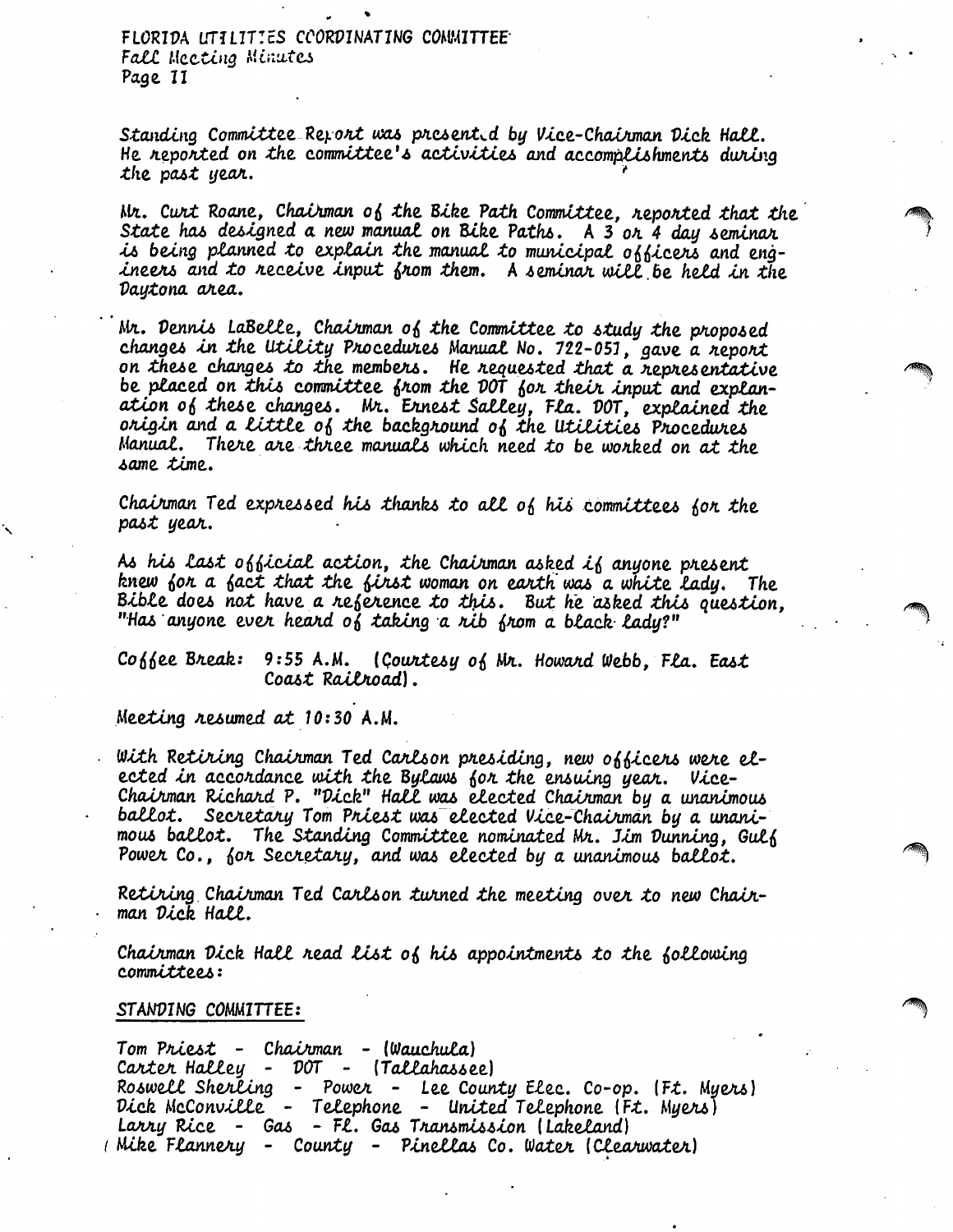FLORIDA UTILITIES COORDINATING COMMITTEE FALL MEETING MINUTES PAGE IV

## OLD BUSINESS:

Jim Haney, FDOT, asked questions pertaining to advance notice on the location of gas pipe lines, and if there was anyone present who could explain the Federal and State Laws on this subject. Mr. Jeff Rodgers, Peoples Gas System, responded to these questions and gave a brief explanation of the laws.

Ted Carlson expressed his thanks to Mr. Verne Brown for his work as Historian during the past year. An autographed copy of the history of the F.U.C.C. has been set to the Governor.

The next meeting will be in November in the Ft. Lauderdale area.

Meeting adjourned at 11:55 A.M.

Ired

Tom Priest Secretary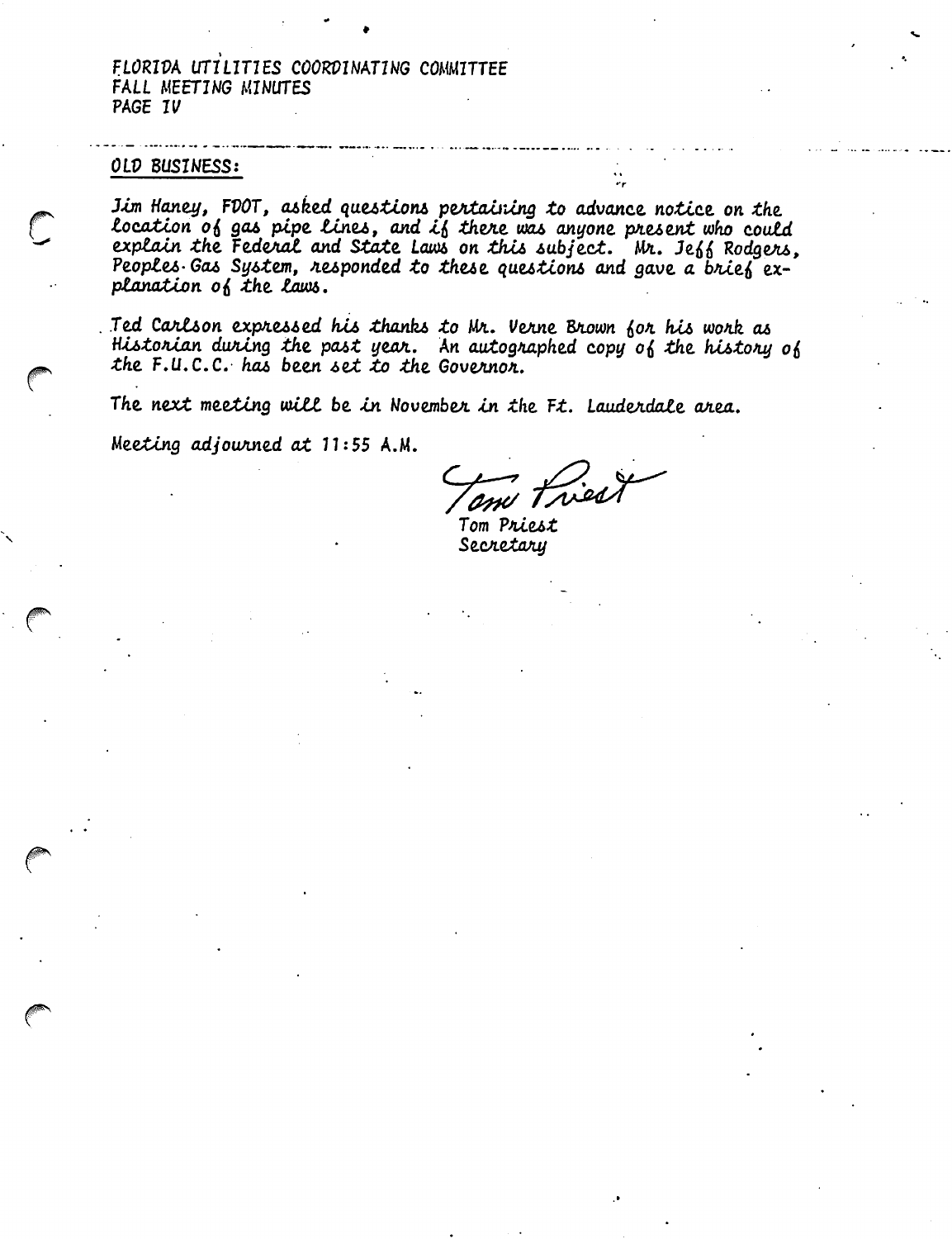# FLORIDA UTILITIES CCORDINATING COMMITTEE FALL MEETING MINUTES PAGE III

#### STANDING COMMITTEE (cont.):

Lewis Kersting - CATV - Group "W" Cable (Bradenton) Les Price - Municipals - JEA (Jacksonville) Howard Webb - Railroad - FEC (St. Augustine) Dennis Hayes - Contractor - Crabtree Const. (W. Palm Beach) Charles Kimbrell - Notification Ctr. - U.N.C. (Dade) Jon Paul - Consultant - D R & H Enterprises (Pompano Beach)

# BIKE PATH COMMITTEE:

Kurt Roane (Chairman) Dan Burden Richard McConville Al Gregory

#### FEDERAL HIGHWAY SAFETY COMMITTEE:

Dennis LaBelle (Co-Chairman) Paul Mundy (Co-Chairman)

## UTILITY LIASION PROCEDURES COMMITTEE:

Dennis LaBelle (Chairman) Jim Dunnina Ed Williams Carter Halley

Chairman Dick Hall presented Ted Carlson with a plaque of appreciation for his services as Chairman of the F.U.C.C. Ted expressed his thanks for the plaque.

Chairman Dick introduced Mr. Bob Ethridge, Family Lines Railroad Systems as guest speaker. Mr. Ethridge presented a film titled "Operation Lifesaver," which is a program designed to alert motorist about railroad crossings. There has been a 12½% decrease in accidents nationwide since the inception of the program. Governor Bob Graham had designated August, 1982, as "Operation Lifesaver" Month. All districts have shown the film except one. The film is available for any organization who wishes to sponsor the film for a program. The film may be obtained by writing or phoning Mr. R. P. Ethridge, Family Lines Rail Systems, 500 Water St., Jacksonville, Fl. 32203; Phone 904-359-1446.

Chairman Dick introduced Nr. Ernest Salley, FDOT, Tallahassee, who gave a brief report on the Secretaries Railroad Conference. He showed slides regarding the objectives of the Railroad Conference. The Railroad Advisory Council held a meeting in May 1982. Some of the topics discussed at the meeting were the FDOT Railroad Negotiation Computer System, which contains Railroad agreements, active job status, list of complete jobs, abandonment listing, and invoice listing. The average cost of flashing traffic signals is \$60,000.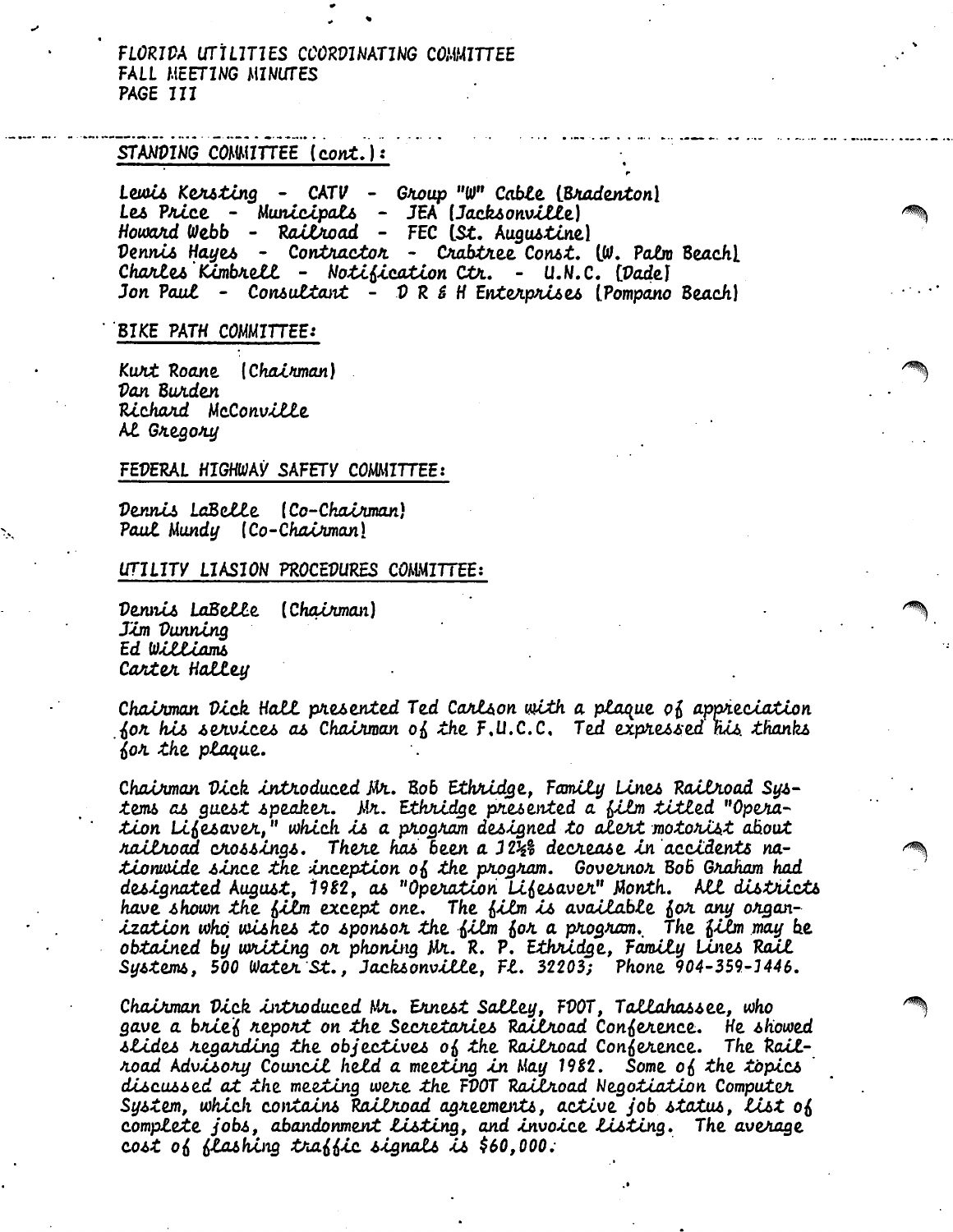DATE l'ing 5, 1986 FUCC FLORIDA UTILITIES Coordinating Committee NAME FIRM ADDRESS  $|*Phone*|$ <u>वन्न</u> Contriest  $C$   $t_2$  of Weuchulz  $773 - 3131$   $10.802818$ , Wauchule, Flz 3357231 P.O.Bux 1119 513275024 Ted liarlan  $F^{\rho}$ R.P. Hall PROPLES GAS JYSTEM 1638900 555 NE 1245T - N. MIAM T.E.TAYLOR FLA. POWER PLICHT 765-3301 501 S. ANDREWS FT. LANDERSON allada Walama Fla Towns light. 5524438 P.O. Pox 529100 Mipmi 524-8621 7825 W. 245T. Fr. LAUD 333 UM WRIGHT  $EAA$  D.O.I. 579-5576 44 west Flagler St. Minn 3313 R.A. DePrimo Dade County DCTA  $f$ W. Hols/Ein  $\frac{1}{4}$  = 5183 Feby 529311  $\frac{1}{10}$  H 331. Ha Tower Edt. Co R.P. ETHRIDGS 359-1446 500 Waterst. Jak, Els 3220 <u>Family Line Rail System</u> CRABIREE CONSC Co. 12 32-6458 P.O. Box 8195, W.P.B., FL.33407 DENNISE HAVNES **KENNETH L. BACHOR** Seminoue Ever Cooperante 937416 PO DOX 17100, TAMPA, FC 330 <u>Ell Muero</u> 552-3283 9250 NET7, PLYELEC, MOXW  $FAC - M.4n1$  $\left|\frac{\beta(16.4214)}{\beta(3.4214)}\right|$  P.O. Box 14042, Sr. Percessions: RICH NOBLE FLORIDA POWER COCP CAIL CANDY. 259-8821 4520 OAKELLAR ST IPAF. EAY AFELD 813<br>226 2743 PO Box 2662 Tumpa FI 33601  $\sqrt{R_{\textit{edge}}}$ coples (Jas System  $\frac{305}{271}$  3132  $P.0.$  Box 52100, Miami, FLA. Florida Tower & Light Co. C.E. CARRINGTON JR. FLORIDA CONER ! LIGHT CO. 30550408 POBOX529900 Miguel Es 3319 DAVID WATKINS LARRY RICE FLORIDA GAS TRAN  $$3145073$   $1544$  N  $6$  mass  $20$   $25$   $45$   $5350$ Porida Costranimiens Co. <u> C Keyworth D M Dame</u> P04.376-840 3920 Wulde Rock, Sawewelk, He324 Re Box 2214<br>Tacanassee, Fea, 323031<br>PO Boy 1048 go y<br>549 1543 Thomas Dugge Central TELEPHONE C. FLA  $904$  $H.E.$   $V/e.bb...$  $F.E.C. Euy$  $829 - 344$ St. August. na, Fla. 3248<br>3267  $904$ GAITHER RIDGELL FLA, Telephone P.O. BOX 610 QCALA, FLA.  $7267830$  $904$  $GLW, LLARK$  $FLOOT$  $ChieleyFle, 2242i$  $632.0250$  $50^{\circ}$ D-R. Davis Renome Lits Fle. Bay Line Ry  $7.63 - 6661$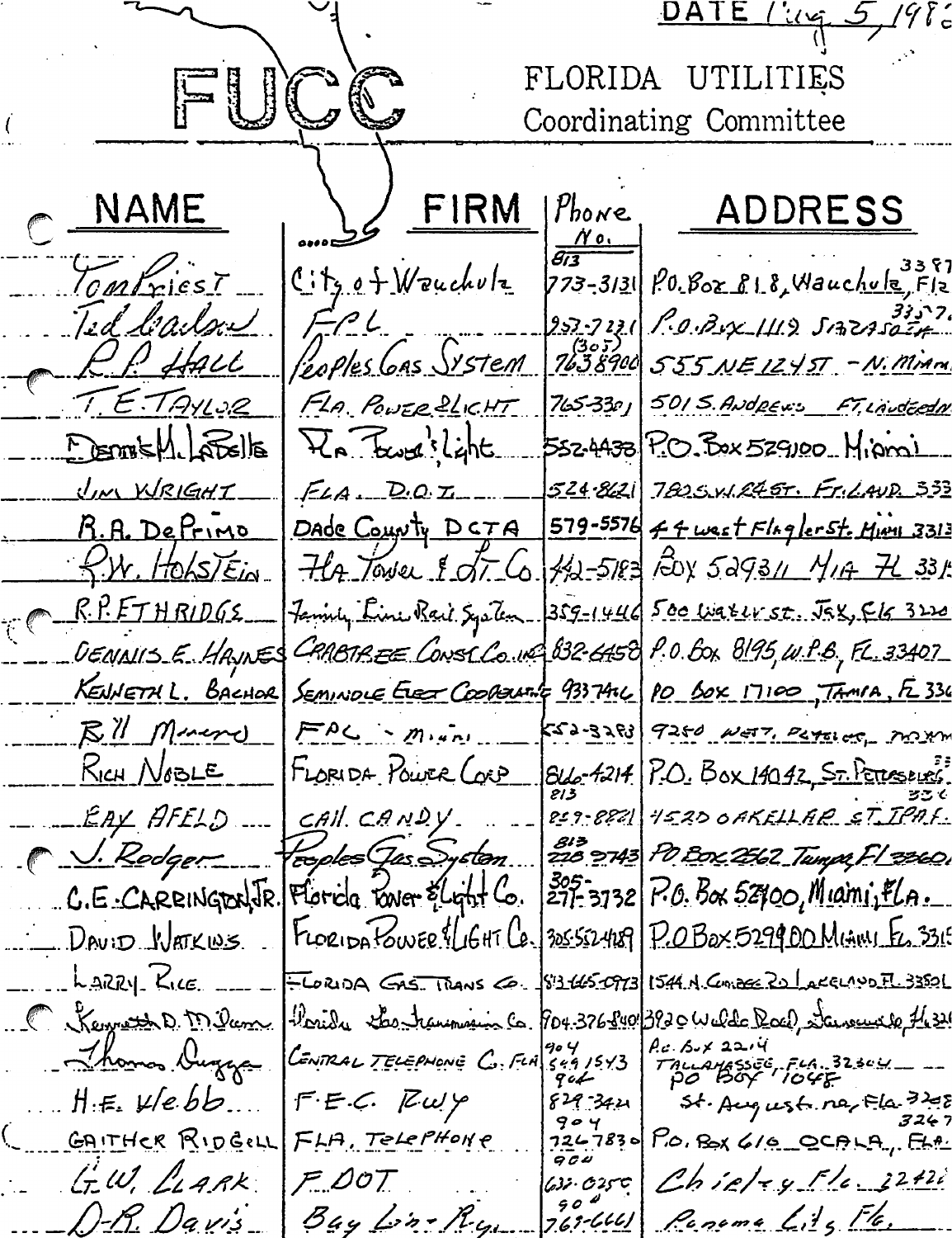DATE (149.5,1982 FUCC FLORIDA UTILITIES Coordinating Committee NAME FIRM ADDRESS Phone  $(904)$ Curt Roone Fla Power & Light P.O. Box 151 Dayton Beb 32015  $257 - 7205$  $305$ 780 Sw 24 St. Ft. Land. 33517 DAVID Young FLA DOT. 524-8621  $FPK$ GEORGE HASKUCKK 765-3216 P.O. Box 8248, Fr. LAD 3  $(305)$  $FPR/L$ MAESIAAL BRANDON 552-3260 P.O.Box 529102, Miami, FLA 33152 (نىرى) JARES CARTWRIGHT  $22$  $FPCL$  $l_l$  $552 - 3266$ 305) Rosendo FUNCASTA FPL  $52 - 3347$ (305) D.R. Kennedy  $FFL$  $^{\prime}$ 552.325.5<br>305 Hetro Dodr Co. Pub. WorksDept James A. Bowers 909 SE 15 Aur Mamifle 33131  $579 - 2790$ EGE) K. CONOUER  $\lambda$  $\mathcal{U}_{\cdot}$  $87 - 2997$ G.N.Hunter Volusia County DPW 736-2700 136 N. Fla. Av. Deland, El. 3272 L.G. LYMAN  $\frac{1}{2}$  $Fla. DOT$ Haydon Burns Bidg- Tallahasse Ernest Salley 488-8866  $(813)$ GEN. TEL. CO. OF FLA. VERNE R. BROWN P.O. BOX 110 (MC39) TAMPA, 33601  $224 - 6011$  $813$ 228 4705 P.D. BOX 111 TAMP+ FLA 3360 Ken Brown  $Teco$  $3/3$ JACK STEWART TAMPA ELECTRIC LO P.J. Box 111 Innes Fl 32 V 203 4434  $DON. BRANT$ CITY OF ORLANDO. 400 S. ORANGE AVE DRL. 3280  $849 - 2211$ P.O.B. 508 KEYSTONE HIS 3265 JIMMY PRICE  $ChyE_{E}$  $475 - 4911$ DUNCAN THOMSON Southern Bell Fel. Co. P.O. Boy 550, Gainesville, 32601 372-9063 904  $362700$ VOLUSIA COUNTY PARKING 136 N.FLA AVR. DELAND FL. PO JAMES E. NUTAL 305 DICK PEARSON UNITED TEL OF FLA  $589 - 9504$ ALTAMONTE SPRGS. 32701  $P.0.$  Boy 370 813 DEK McConville UNITED lelephone OFFLA 335-3402 FORTMYErs, Florida 33902 909 SEI AVENUE, 4FLOOR G.E 'JESSE' JAMES WETED DIDE COUNTY MIAMI 579-2717  $235 \text{ } \omega$ . DUUAL ST.LE FLA 3<sup>22</sup>  $J$ Acksonvicto ELEC. AOTH  $\begin{vmatrix} 904 & 4100 \\ 633 & 4100 \end{vmatrix}$ KERMIT DUNWOODY 33910 KENG. SMITH NATIONAL CONSULTING 813-574-1973 P.O.BOX 1952 CAPE CORAL EL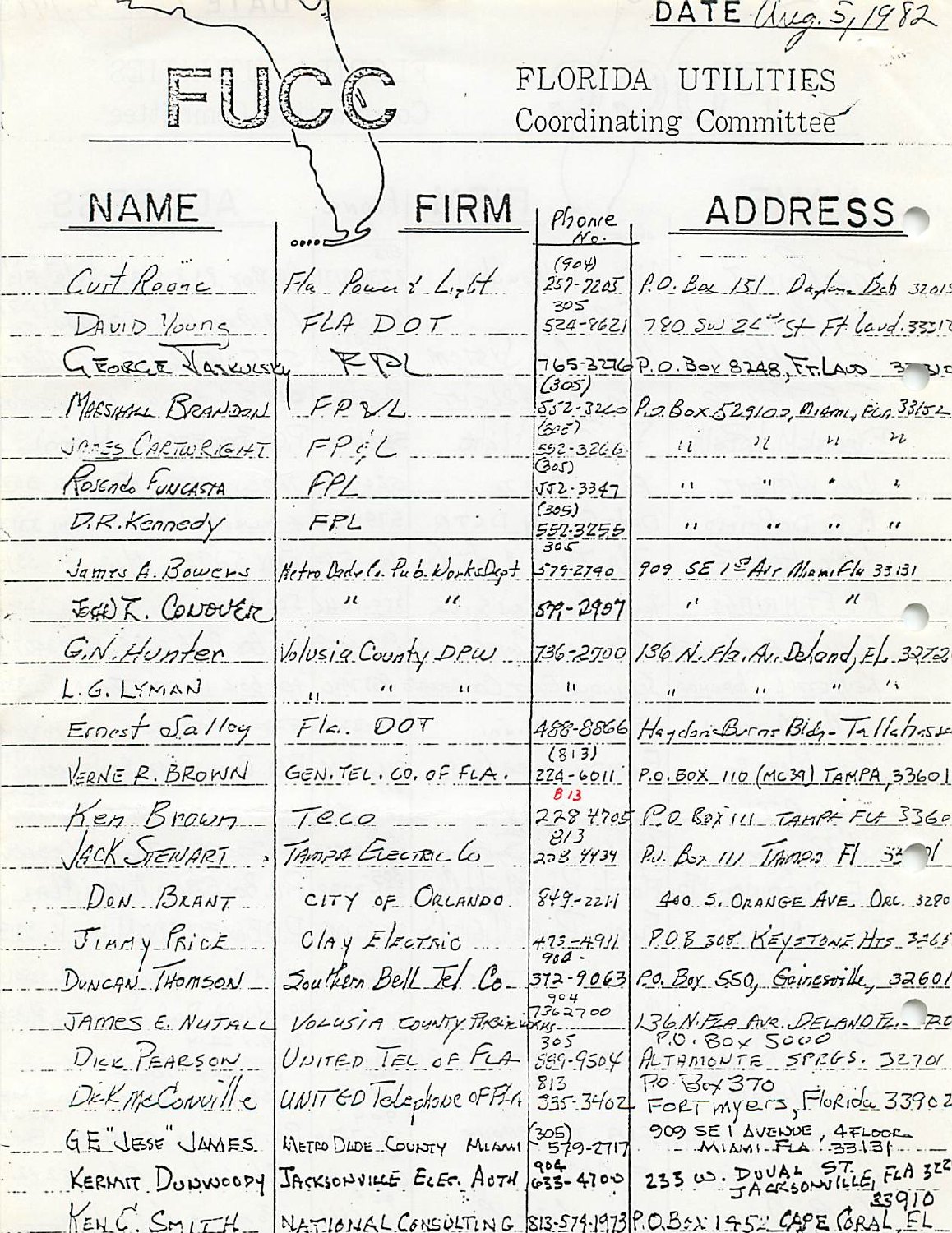DATE  $\lim_{s\to 0} s/282$ FLORIDA UTILITIES - 1  $\mathbb{R}^N$ Coordinating Committee NAME FIRM ADDRESS  $r$   $\rho_{h}$ owe  $116$  N.W. 747A60  $2-542$ 305 - $263 - 3109$ Southern Bell  $EdM(U)$  $M1 + M1$ ,  $F1 + 3126$  $RMS609-400820$ <br> $RMS609-390$ <br> $RMS64.390$ <br> $RMS64.159$ <br> $N+ST_Mreses Fca$  $904 -$ S. Chyle Johnson Seu Bell <u>350-2285</u>  $813$ ROSWELL SNEELING-LEEGELEET COOP 656-044  $5/3$ W. Von Montford Dept of Trunsporteton 822-1230  $5t$ *pete* 7/<u>a 33705</u>  $90$  But  $47$  $\varrho_c$   $\vec{\cdot}$ U.M. HAYNIE DEPT of TEDISSOCIATION 734-211 DELNND FL 32720 **BET CALLER SERVICE F** 813 -Jim RHINEHART MANATEE CO. UTILITIES BRADEWON FLA 33506 <u> 192.884</u>  $R$ 0. Box  $J$ 813 <u>GROUP W CABLE</u> LEWIS KERSTING <u>Beadevron, FL 33506</u> <u>748-1822</u>  $310$  Court St.  $E/3$ Illike Flancey Puicles Co. Woter System  $C$ carwoter,  $f/e$ ,  $2.5/6$ 462.3558  $P.0, E \propto 607$ <br>Chipley, Fla, 31428  $\mathcal{G}$  of CHARLES ANDREWS D.O.T. 632-0250 3722 Normandy Blud.<br>Tecrsonuille, FR. 32205 904 H. J. Greene  $F - D - O \cdot T$  $786.25/0$